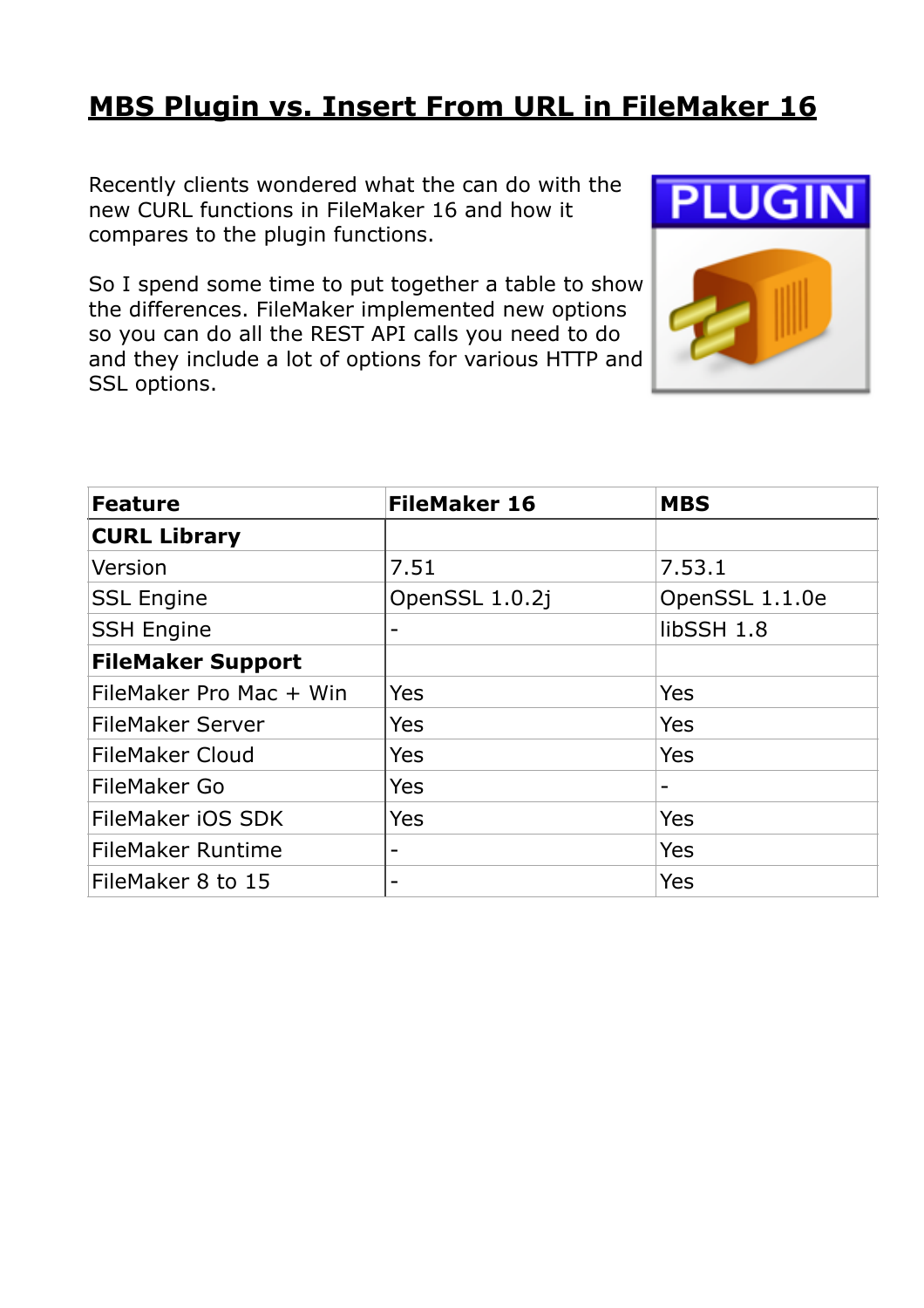| <b>Protocols</b>               |                              |     |
|--------------------------------|------------------------------|-----|
| <b>DICT</b>                    | $\qquad \qquad \blacksquare$ | Yes |
| <b>FILE</b>                    | Yes                          | Yes |
| <b>FTP</b>                     | Yes                          | Yes |
| <b>FTPS</b>                    | Yes                          | Yes |
| Gopher                         |                              | Yes |
| <b>HTTP</b>                    | Yes                          | Yes |
| <b>HTTPS</b>                   | Yes                          | Yes |
| <b>IMAP</b>                    | $\qquad \qquad$              | Yes |
| <b>IMAPS</b>                   | $\qquad \qquad \blacksquare$ | Yes |
| <b>LDAP</b>                    | -                            | Yes |
| <b>LDAPS</b>                   | -                            | Yes |
| POP <sub>3</sub>               | -                            | Yes |
| POP3S                          | -                            | Yes |
| <b>RTSP</b>                    | -                            | Yes |
| <b>SCP</b>                     | -                            | Yes |
| <b>SFTP</b>                    | ۰                            | Yes |
| <b>SMB</b>                     | -                            | Yes |
| <b>SMBS</b>                    | -                            | Yes |
| <b>SMTP</b>                    | -                            | Yes |
| <b>SMTPS</b>                   | $\qquad \qquad$              | Yes |
| <b>Telnet</b>                  | $\overline{\phantom{0}}$     | Yes |
| <b>TFTP</b>                    | $\qquad \qquad$              | Yes |
| <b>CURL Features</b>           |                              |     |
| System SSL certificates        | Yes                          | Yes |
| Own SSL certificates           | $\qquad \qquad -$            | Yes |
| <b>HTTP POST</b>               | Yes                          | Yes |
| <b>HTTP PUT</b>                | Yes                          | Yes |
| FTP uploading                  | Yes                          | Yes |
| Send Forms                     | Yes                          | Yes |
| Send Forms with file paths     | $\qquad \qquad -$            | Yes |
| Proxies                        | Yes                          | Yes |
| Cookies                        | Yes                          | Yes |
| User+Password authentication   | Yes                          | Yes |
| File transfer resume           | Yes                          | Yes |
| <b>Batch FTP File Transfer</b> | $\overline{\phantom{a}}$     | Yes |
| Progress                       | $\overline{\phantom{a}}$     | Yes |